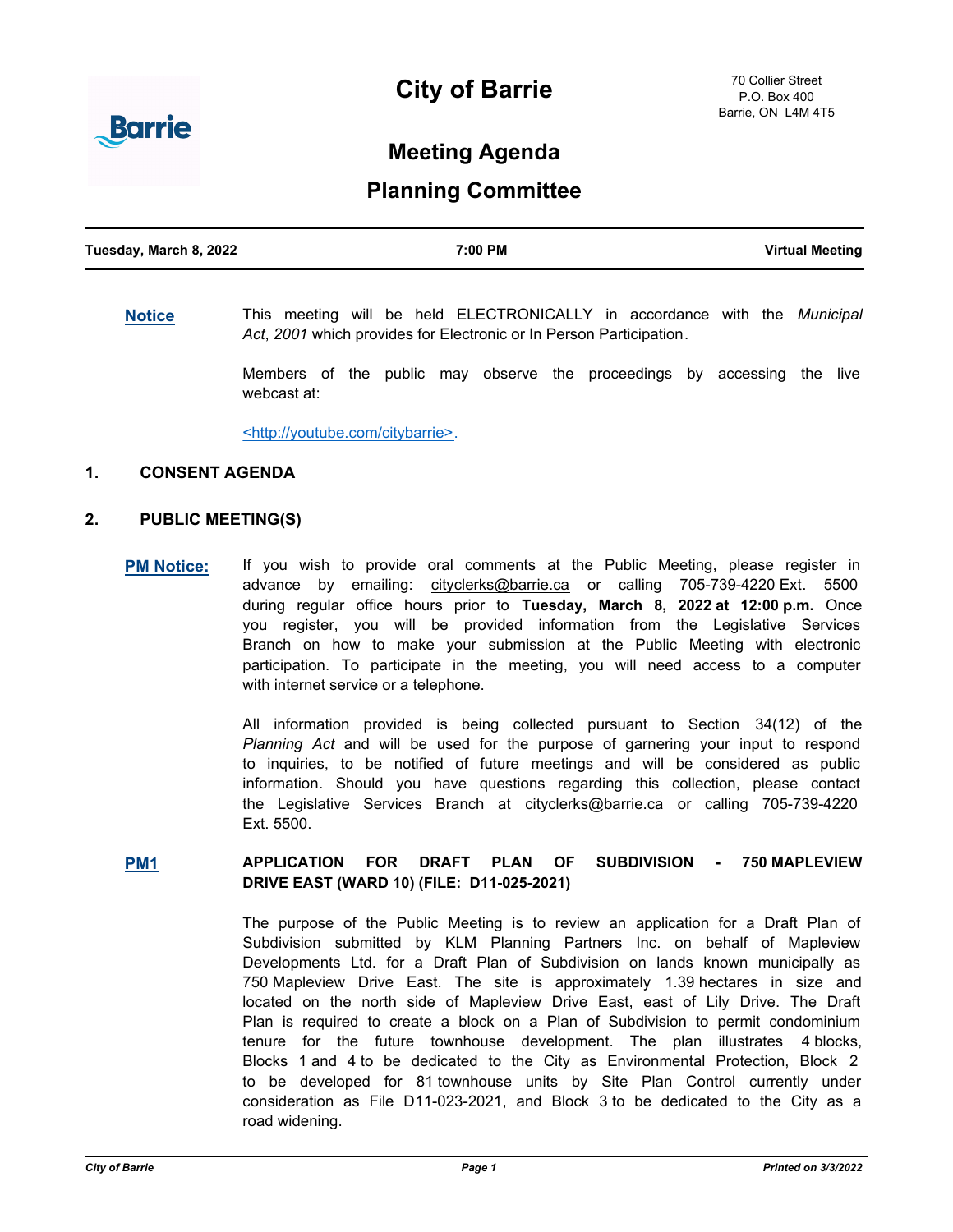Presentation by a representative(s) of KLM Planning Partners Inc.

Presentation by M. Banfield, Director of Development Services.

See attached correspondence.

[PM1 - Notice 750 Mapleview Drive East](http://barrie.ca.legistar.com/gateway.aspx?M=F&ID=30721639-470e-488f-abf9-9df8780fef17.pdf) *Attachments:*

[PM1 - Presentation 750 Mapleview Drive EAst](http://barrie.ca.legistar.com/gateway.aspx?M=F&ID=873f0ea2-efbb-4a41-a0f6-d82f8e20667f.pdf)

[PM1 - Memorandum 750 Mapleview Drive East](http://barrie.ca.legistar.com/gateway.aspx?M=F&ID=05362f29-92aa-40fc-8657-377c914ee48e.pdf)

[PM1 - Correspondence 750 Mapleview Drive East](http://barrie.ca.legistar.com/gateway.aspx?M=F&ID=29aae2a4-c03c-44fc-a674-cfbf4bab2bbb.pdf)

#### **[PM2](http://barrie.ca.legistar.com/gateway.aspx?m=l&id=/matter.aspx?key=50197) APPLICATION FOR ZONING BY-LAW AMENDMENT - 157 ARDAGH ROAD (WARD 6) (FILE: D30-027-2021)**

The purpose of the Public Meeting is to review an application for a Zoning By-law Amendment submitted by Innovative Planning Solutions on behalf of Data Tamer Inc. (c/o Michael Lato) for lands known municipally as 157 Ardagh Road and legally described as Plan 914, Part Lot 12, Registered Plan 51R28705 Part 4 in the City of Barrie.

The parcel of land is 986.9 square metres (0.24 acres) in area, with approximately 24.4 metres (80 feet) of frontage on Ardagh Road. The proposed Zoning By-law Amendment seeks to rezone the subject lands from 'Residential Single Detached Dwelling Second Density' (R2) to 'Residential Multiple Dwelling First Density' (RM1) to create one (1) semi-detached residential dwelling with two (2) units, that will be further subdivided into two (2) separate lots.

Presentation by representative(s) of Innovative Planning Solutions.

Presentation by M. Banfield, Director of Development Services.

See attached correspondence.

[PM2 - Notice 157 Ardagh Rd](http://barrie.ca.legistar.com/gateway.aspx?M=F&ID=34c9bb12-7d90-483c-ac37-0840d9e874c9.pdf) [PM2 - Presentation 157 Ardagh Road](http://barrie.ca.legistar.com/gateway.aspx?M=F&ID=08747a96-3d87-4035-8fad-6ec9754239d2.pdf) [PM2 - Memorandum 157 Ardagh Road](http://barrie.ca.legistar.com/gateway.aspx?M=F&ID=868f6aa9-c33e-4929-beec-d8c13b50e0e0.pdf) [PM2 - Correspondence - 157 Ardagh Road](http://barrie.ca.legistar.com/gateway.aspx?M=F&ID=92685627-1b4f-4448-80e5-59267b1ab15d.pdf) *Attachments:*

#### **3. PRESENTATIONS BY STAFF/OFFICERS/AGENTS OF THE CORPORATION**

Nil.

#### **4. DEFERRED BUSINESS**

Nil.